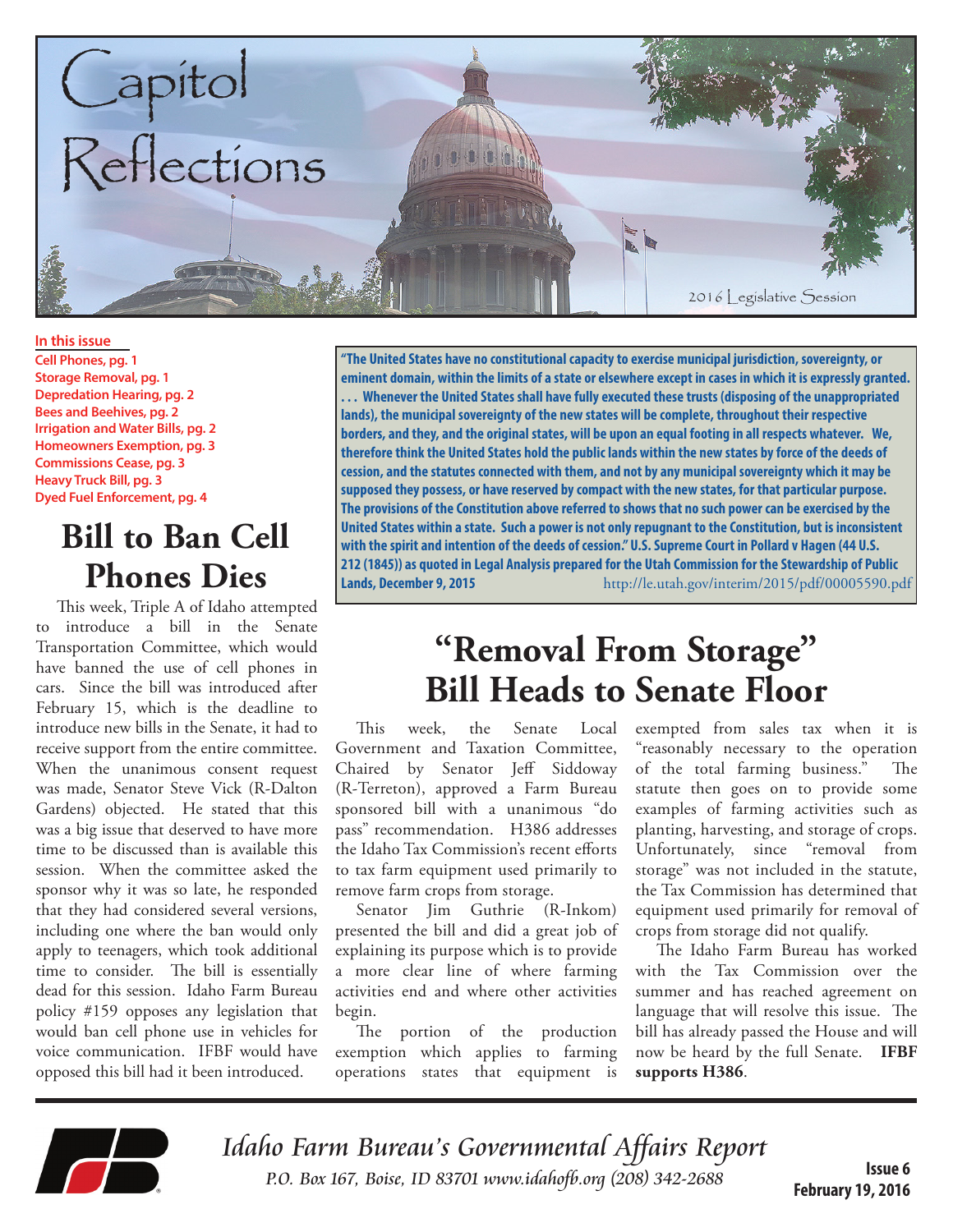## **Big Game Depredation Hearing**

A hearing about big game depredation was held in the Senate Resources & Environment Committee on Wednesday providing landowners an opportunity to express their insight and experience with the issue. With high snow levels, this year has been exceptionally difficult for many agriculture producers. Wyatt Prescott of the Idaho Cattle Association and Russ Hendricks of the Idaho Farm Bureau Federation started the hearing by providing an overview of the problem and a list of areas where producers are feeling a major impact on their operations. A video clip produced by Idaho Farm Bureau of the Lemhi County Farm Bureau meeting which addressed the increased depredation issue was also shared with the committee.

Deputy Director of Field Operations of the Department of Fish & Game, Ed Schreiber, addressed the committee and presented information regarding the depredation program and the department's efforts. Schreiber explained

to the committee the two-pronged approach of the program: prevention and compensation. The annual funding for the program is \$1,155,000, with \$900,000 used for preventative measures, and \$255,000 used for compensation. On average, the department responds to over 700 depredation and nuisance claims annually. This year it is expected that depredation claims will be higher, with over 236 depredation claims already having been filed this year as of February 12<sup>th</sup>. Schreiber reported that the department uses a number of means in an attempt to address the issues, some of those including the use of lure crops, hazing, kill permits, emergency depredation hunts, land-owner hunts, and compensation agreements.

A number of landowners submitted written testimonies to be considered by the committee while five other individuals representing themselves and several other agriculture producers traveled to Boise and shared their

concerns. Two of those who spoke were Tom Mosman, Clearwater/Lewis County Farm Bureau President and James Whittaker, Lemhi County Farm Bureau President. All who spoke shared personal accounts of the challenges that big game depredation has presented to their farming and ranching operations. Each expressed frustration with the situation and the process of filing depredation claims. Many stated that the process of filing claims and their settlements were too burdensome and ineffective to provide a viable solution to the problem. All parties recognized the complexity of the situation, and a desire to reach a more reasonable solution was repeatedly expressed. Idaho Farm Bureau appreciates Senator Steve Bair, Chairman of the Senate Resources Committee, for providing the opportunity to shed light on this important and growing issue.

## **Upcoming Bills for Irrigation Districts & Water Issues**

The Senate Resources & Environment Committee will hear five bills regarding irrigation districts and water issues in the upcoming week. Below is a brief description of each:

**S1240** – This legislation increases the maximum administrative fee that may be charged by a canal company, in order to bring the user fee to a level that more closely approximates the actual administrative costs to the canal company. The bill would change the maximum assessment fee from \$10 to \$50.

**S1241** – This legislation clarifies that irrigation district assessment payments are timely when postmarked or received on the due date and that payments due on a weekend are timely if postmarked or received the next business day.

**S1242** – This legislation clarifies that an irrigation district is not required to issue tax certificates for delinquencies and that the district has discretion in deciding whether to do so.

**S1278** – This legislation clarifies that an entity operating a canal or conduit for irrigation or other beneficial use is not required to obtain an additional water right to generate hydropower in the same canal or conduit, using the same water, under certain conditions.

**S1304** – This legislation clarifies that an irrigation district is not required to conduct an election or confirmation proceeding when construction of a hydroelectric plant does not involve any indebtedness.

## **Bees and Beehives**

Senator Abby Lee (R-Fruitland) is sponsoring legislation that would include bees and beehives to the list of claims that can be made to the Department of Fish & Game to receive compensation funding from the Expendable Big Game Depredation Fund. Currently only honey is included in Idaho Code. The Idaho Honey Industry and the Fish & Game Commisson have joined the Idaho Farm Bureau in supporting this bill. The bill is scheduled to be presented to the Senate Resources & Environment Committee on Friday afternoon and expected to move forward with a do-pass recommendation. Idaho Farm Bureau Policy #83 supports adding bees and beehives to the animal damage compensation list. **IFBF supports S1340**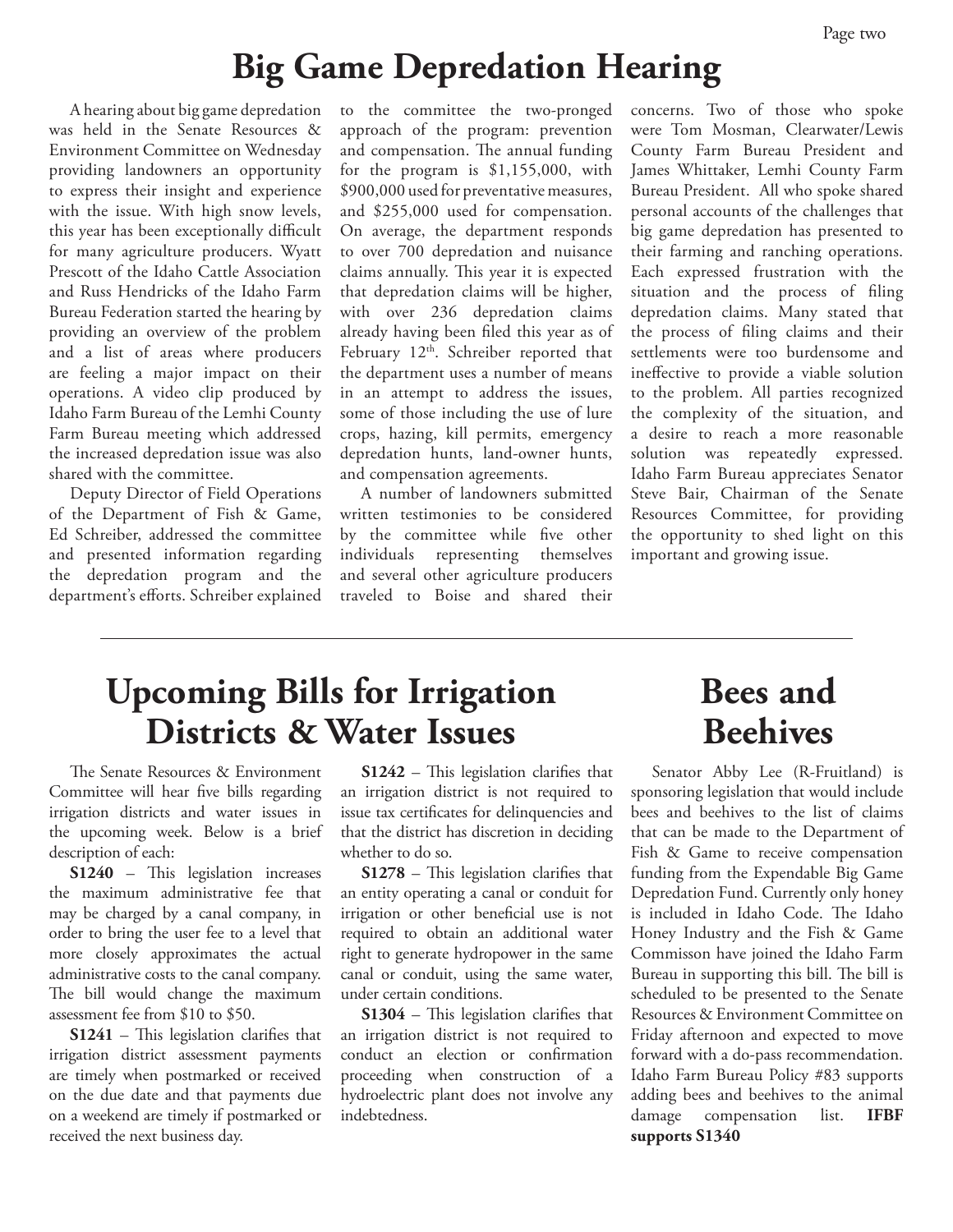# **Reduce Annual Property Tax Shift**

H431 was approved this week by the Senate Local Government and Taxation Committee, Chaired by Senator Jeff Siddoway (R-Terreton). H431 would not change the Idaho Homeowner's Exemption of 50 percent of the home's value, but would remove the indexing feature that adjusts the maximum amount of the exemption each year. H431 would also raise the maximum exemption allowed from the current \$94,745 to \$100,000 beginning on January 1, 2017.

The homeowner's exemption began in 1982, and it originally provided an exemption of 50 percent of the home's value up to a maximum of \$50,000. Then in 2006, after 24 years, the cap was increased to \$75,000. Also, at the last minute, an index was added, over objections from the Idaho Farm Bureau and many others, as a way to automatically adjust the cap.

Because local government property tax collections are budget driven, they always collect enough tax to cover their budget, no matter what the economy is doing or what happens with exemptions. Therefore, each time the exemption cap changes, it does not reduce or even affect the total amount of property tax collected. It does, however, shift the exempted amount of property taxes to other classes of property that do not receive the exemption. Each year for the past seven years there has been a shift of between \$153 and \$179 million dollars. That is a huge tax shift each year!

Not only are commercial, industrial, agricultural and non-owner occupied residential landowners upset about the constant shifting of taxes, but residential property owners are upset as well. Homeowners got stuck with higher taxes during the recession as home prices declined. Most homeowners thought that lower home prices would mean lower taxes, but it did not due to the unanticipated effects of the declining index.

H431 would resolve these issues by removing the troublesome indexing feature and setting the exemption cap at a fixed maximum amount of \$100,000.

The Committee sent H431 to the floor with a "do pass" recommendation after hearing from the Idaho Realtor's Association, and Idaho Farm Bureau testify in favor of the bill. Idaho Farm Bureau policy #116 supports removing the index from the homeowner's exemption. **IFBF supports H431**

## **Aquaculture and Pesticide Commissions**

Two agriculture commissions have decided to cease operation and asked the Idaho Legislature to repeal their sections of Idaho Code.

H383 terminates the Aquaculture Commission and was requested by members of the aquaculture industry. The bill is sponsored by Rep. Donna Pence (D-Gooding). The commission formed *"for the protection, promotion, study, research, analysis and development of markets relating the growing and marketing of Idaho aquaculture products and Idaho aquaculture byproducts"*  provided both opt-out and refund provisions for industry members.

Since its inception, activities have been small. As part of the termination of the Commission, industry members

have requested remaining funds be turned over to the Idaho Aquaculture Association, which also conducts promotion and education for the industry. H383 has passed the House and is currently assigned to the Senate Agriculture Committee awaiting a hearing. **IFBF supports H383**

S1215 repeals the section of Idaho Code authorizing the Pesticide Management Commission. Sponsors are Sen. Jim Rice (R-Caldwell), Chairman of the Senate Ag Affairs Committee and Darrell Bolz (R-Caldwell), former Representative from Caldwell and Extension Professor Emeritus- University of Idaho.

The Pesticide Management Commission was established in

Senate Transportation Chairman, Sen. Bert Brackett's (R-Rogerson) S1229, a bill allowing 129,000-pound trucks on I-15, I-84, I-90 and I-184 is on the House  $3<sup>rd</sup>$ reading calendar.

**Heavy Truck Bill**

The bill is the culmination of 20 years' effort by a number of interests to allow 129,000-pound trucks on designated Idaho roads. The specially configured trucks present a lighter footprint on the highway because of the increased number of axles and better braking capability. There are fewer trucks on the road because load capability is increased by 20 percent.

Late in 2015, Congressman Mike Simpson (R-Idaho) put language in the omnibus spending bill which allowed for the 129,000-pound trucks on Idaho's interstate highway system. Chairman Brackett's bill designates and codifies those highways for use by heavy trucks.

Idaho Farm Bureau has been a supporter of heavy trucks since the early days of designated pilot project routes and was an original member of the "Right Truck" coalition**.** S1229 conforms with Idaho Farm Bureau policy #192 which says in part ". . . We support any current and potential 129,000 pound Idaho weight limit pilot projects on our state and federal highways. We support of the future legalization of this weight limit becoming permanent law on all state and federal roadways." **IFBF supports S1229.**

2002 and was intended to operate solely on private funding. Private funding proved inadequate, and the Commission was unable to perform its primary functions of chemical registrations and registration of chemical for use on minor crops. These activities are now being performed by other organizations. Remaining Commission funds will be transferred to the University of Idaho's Unrestricted Revenue Fund for use in pesticide management related activities. S1215 has passed both Houses of the Legislature, has been returned to the Senate and will be sent to the Governor for his signature. **IFBF supports S1215**.